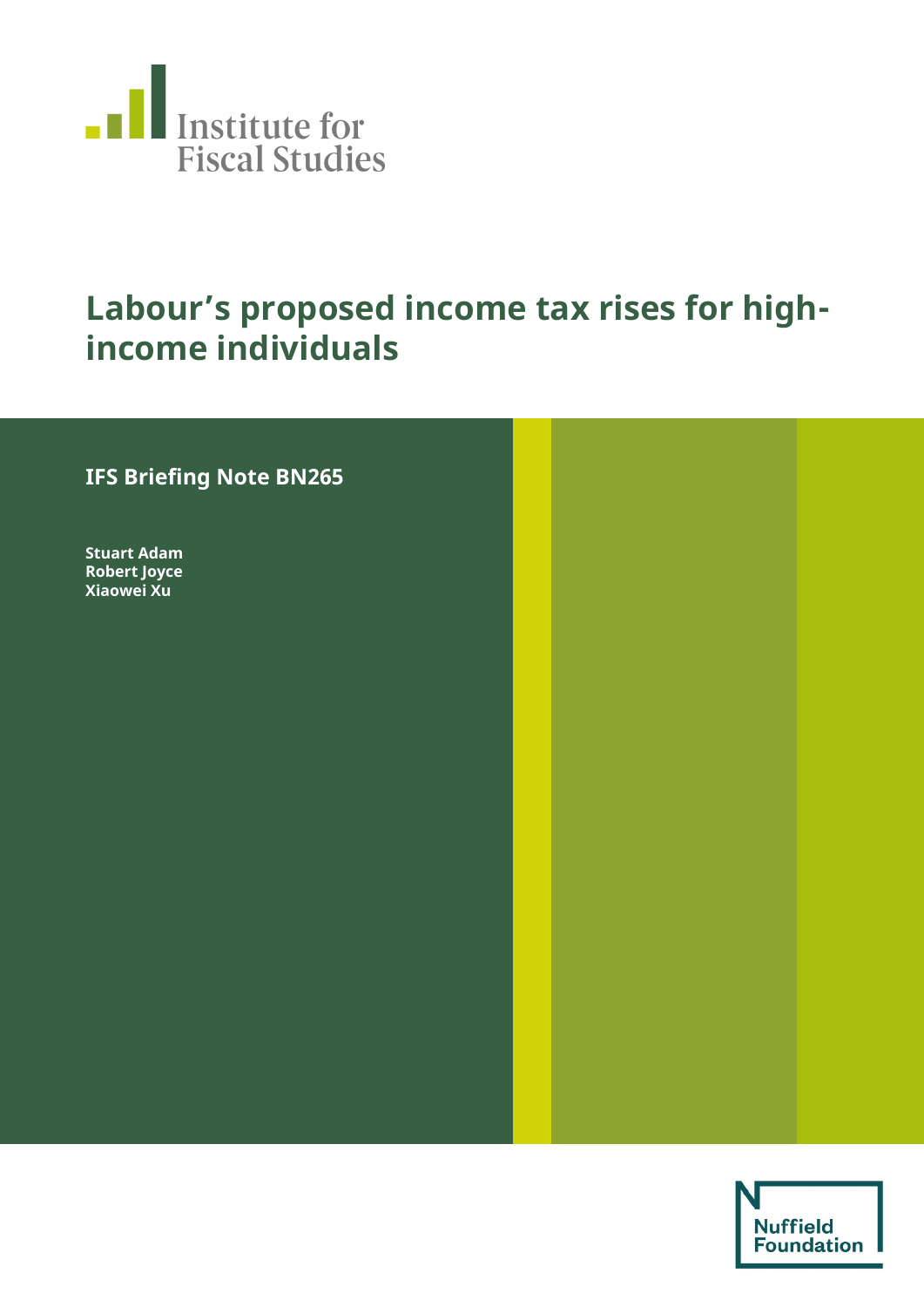## **Labour's proposed income tax rises for high-income individuals**

**Stuart Adam, Robert Joyce and Xiaowei Xu** 

*Published by* 

**The Institute for Fiscal Studies** 

ISBN 978-1-912805-54-9

Funding for this work is gratefully acknowledged from the Nuffield Foundation.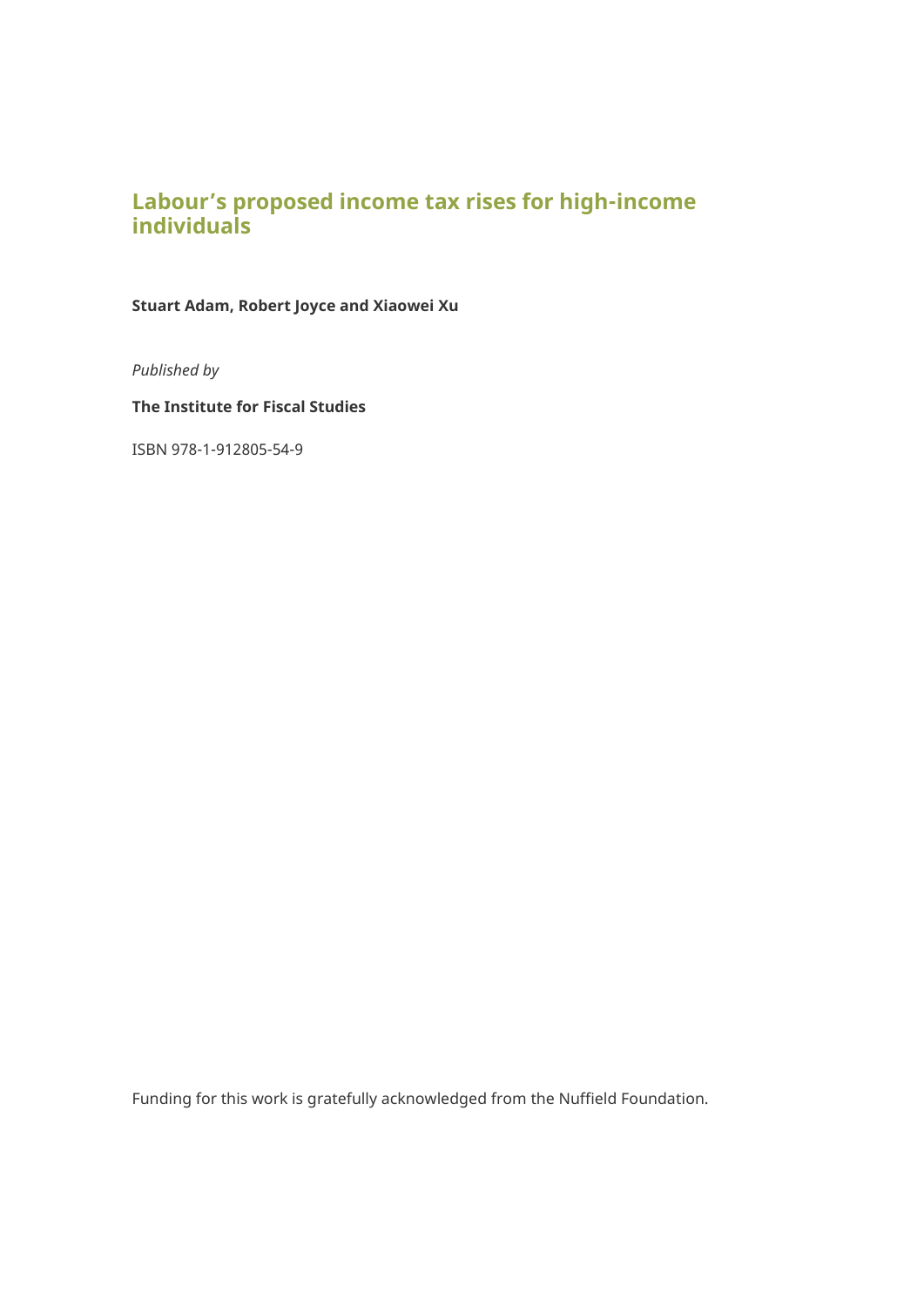## **Key findings**

- 1. **The Labour Party plans to increase income tax for 1.6 million people** with taxable incomes over £80,000 a year from April 2020. This is currently the highest-income 5% of income tax payers, or the highest-income 3% of all adults.
- 2. **Losses would be greater, in cash terms, for those with higher incomes.** Someone with an annual taxable income of £100,000 would lose £1,000 a year, whereas someone with an income of £150,000 would lose £5,375 a year.
- 3. **The proposals would affect ever more people over time,** since the £80,000 threshold would be fixed in cash terms. In 2023–24 approximately 1.9 million people will have incomes exceeding £80,000 (24% more than in 2020–21): the top 6% of income tax payers or the top 4% of adults.
- 4. **The top 5% of income tax payers contribute half of all income tax revenues today, up from 43% just before the financial crisis.** Labour's proposal would be the latest in a series of income tax increases for high-income individuals implemented in the last decade, including the introduction of the additional rate (now 45p), the withdrawal of the personal allowance, cuts in income tax relief for private pension contributions and real-terms reductions in the higher-rate threshold.
- 5. **The tax revenue that Labour's proposals would raise is highly uncertain,** and depends on the extent to which people reduce their taxable incomes in response to the rise in income tax. If no one changed their behaviour, the tax rises would raise around £10 billion per year on average between 2020–21 and 2023–24. Given existing evidence on how the affected group responds, a reasonable central estimate for the revenue raised is around £3 billion per year, but it is also plausible that it could raise £6 billion or that it could reduce revenue by £1 billion. All else equal, people would respond less to the tax rise if avoidance opportunities were fewer, so introducing other measures as well might affect the amount it would raise.

#### **Labour proposes increases in income tax rates for the 'top 5%'**

The Labour Party plans to increase income tax for individuals with annual taxable incomes over £80,000. Under the current system, income tax is payable on incomes above the personal allowance of £12,500 a year. The 40% higher rate becomes payable at £50,000, and the 45% additional rate kicks in at £150,000.

Labour would introduce a new 45% income tax rate starting at £80,000 a year, and a new 50% rate starting at £125,000, from 2020–21 (Figure 1).

Labour would continue the current practice of withdrawing the personal allowance from those on high incomes, reducing it by £1 for every additional £2 of income at incomes above £100,000. Under the current system, this creates an effective 60% marginal income tax rate on incomes between £100,000 and £125,000 (the point at which the personal allowance has been fully withdrawn). Labour's proposals would see this bizarre rate rise to an even higher 67.5%.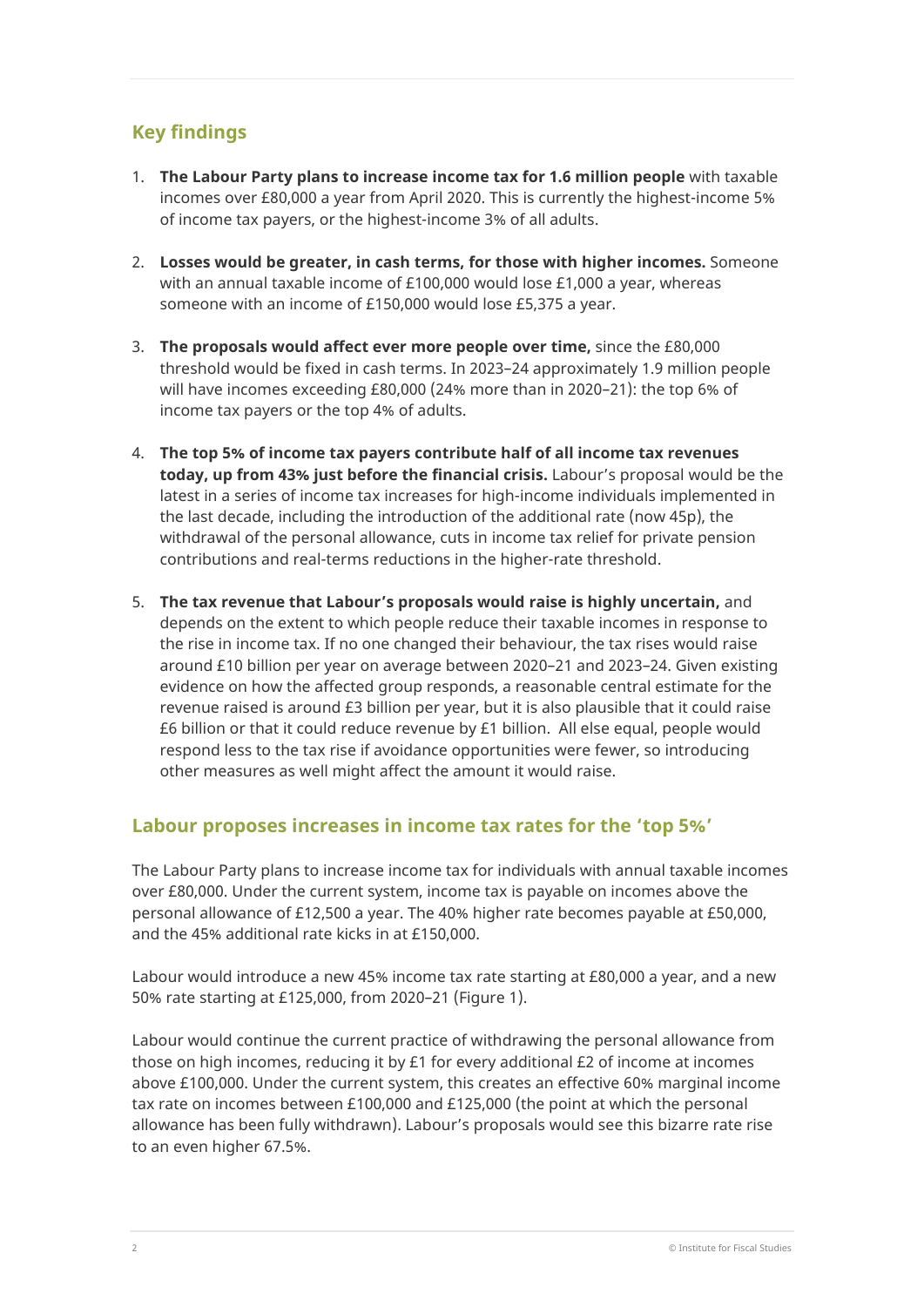Income tax is devolved to Scotland, so Labour's proposal would not apply there. Throughout this briefing note we focus on effects on individuals in England, Wales and Northern Ireland. Our revenue estimates are for the UK as a whole, taking into account the automatic reduction in grant funding to Scotland that this proposal would entail under the Barnett formula (so that Scotland would not benefit from the higher public spending that this tax rise could pay for unless the Scottish Government decided to implement equivalent tax rises).<sup>[1](#page-3-0)</sup>

Labour has said that this policy would only increase tax for the top 5%.<sup>[2](#page-3-1)</sup> In 2020–21, the 1.6 million individuals with taxable incomes above £80,000 are the top 5% of income tax payers, or the top 3% of all adults. That said, around 6% of adults live in a household where someone is affected by Labour's plans, and since people's incomes change over time, many more would be affected at some point in their lives if the policy were to remain in place.



**Figure 1. Income tax schedule with and without proposed Labour reforms in 2020–21**

Note: Excludes Scotland. Adults defined as those aged 16 and over. See Appendix for details.

Source: Authors' calculations using HMRC income tax statistics and ONS population statistics.

Labour plans to freeze the £80,000 threshold in cash terms, continuing the worrying trend in recent years of nominally freezing tax and benefit rates.<sup>[3](#page-3-2)</sup> Indeed it seems to have

<span id="page-3-0"></span><sup>1</sup> See D. Phillips, *Would Boris's tax plans represent an unfair grab of Scotland's money*, 2019. [\(https://www.ifs.org.uk/publications/14169\)](https://www.ifs.org.uk/publications/14169)

<span id="page-3-1"></span><sup>&</sup>lt;sup>2</sup> The Guardian, *Labour's NHS 'rescue package' to be paid for by higher taxpayers, says McDonnell, 13 November* 2019. [\(https://www.theguardian.com/politics/2019/nov/13/labour-nhs-rescue-package-to-be-paid-for-by](https://www.theguardian.com/politics/2019/nov/13/labour-nhs-rescue-package-to-be-paid-for-by-higher-taxpayers-says-mcdonnell)[higher-taxpayers-says-mcdonnell\)](https://www.theguardian.com/politics/2019/nov/13/labour-nhs-rescue-package-to-be-paid-for-by-higher-taxpayers-says-mcdonnell)

<span id="page-3-2"></span><sup>3</sup> See for example S. Adam and P. Johnson, *Dragging people into higher rates of tax*, 2019 [\(https://www.ifs.org.uk/publications/14048\)](https://www.ifs.org.uk/publications/14048) and A. Hood and T. Waters, *Higher inflation means more pain for households from benefit freeze, less gain from £12,500 personal allowance*, 2017 [\(https://www.ifs.org.uk/publications/9993\)](https://www.ifs.org.uk/publications/9993)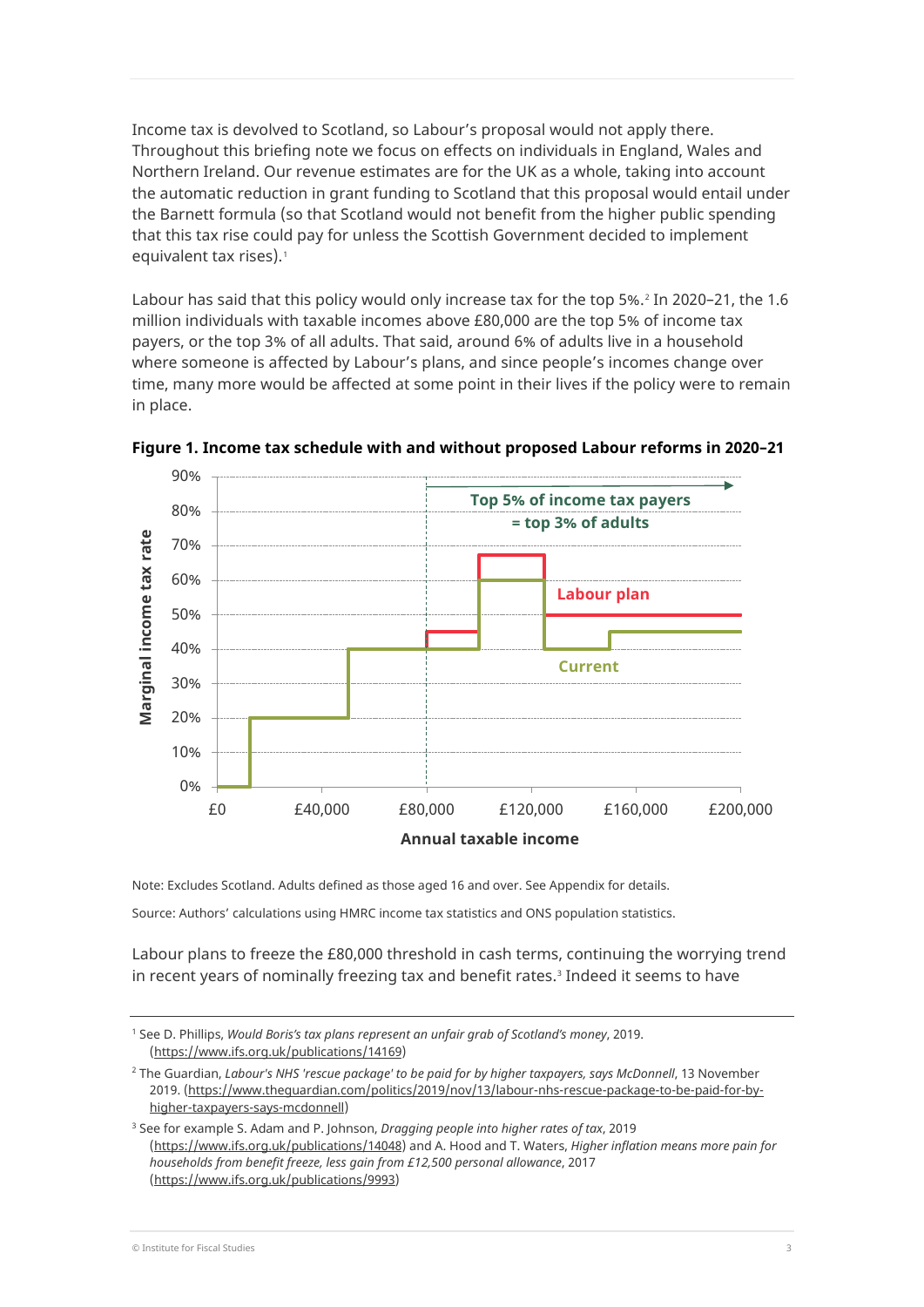become commonplace now among parties across the political spectrum to introduce new tax thresholds into the system with no sensible rule for how they will evolve over time. This lack of indexation means that the numbers affected by Labour's 45% income tax rate would rise over time at an arbitrary and unknown rate that depends on future nominal income growth. Based on current forecasts, approximately 1.9 million people will have incomes exceeding £80,000 in 2023–24: the top 6% of income tax payers, or the top 4% of adults.

In contrast, the threshold for paying the 50% rate would be aligned with the point at which the personal allowance is fully withdrawn. The threshold for tapering the personal allowance is fixed at £100,000 in cash terms, and the income range over which the personal allowance is withdrawn grows at twice the rate of inflation. As a result, under current inflation forecasts, the threshold for paying the 50% rate would be £125,480 in cash terms in 2021–22, £125,980 in 2022–23 and £126,500 in 2023–24.

#### **Losses would increase with taxable income**

Labour's proposal would increase tax for everyone with incomes above £80,000. The loss is bigger, in cash terms, the higher above £80,000 incomes are. For example, someone with an annual taxable income of £100,000 would lose £1,000 a year relative to the current system, whereas someone with an income of £150,000 would lose £5,375 a year.

The income distribution thins out very quickly at the top, so most of those who would be affected by Labour's policy have incomes not far above £80,000 a year. Figure 2 shows the losses from Labour's proposals by taxable income, overlaid on the estimated number of people at each income level in 2020–21, when the policy would first take effect. There are set to be around 0.6 million people with taxable incomes between £80,000 and £100,000 a year, 0.6 million people between £100,000 and £150,000 a year, and 0.5 million with incomes exceeding £150,000 a year. Many people are set to have incomes a little below £80,000 in 2020–21 and, as discussed above, would be caught by the new 45% rate in future years as their incomes grow and the tax threshold remains frozen. Note that these numbers could change somewhat as result of Labour's proposed reforms, if people respond by reducing their taxable incomes (see below).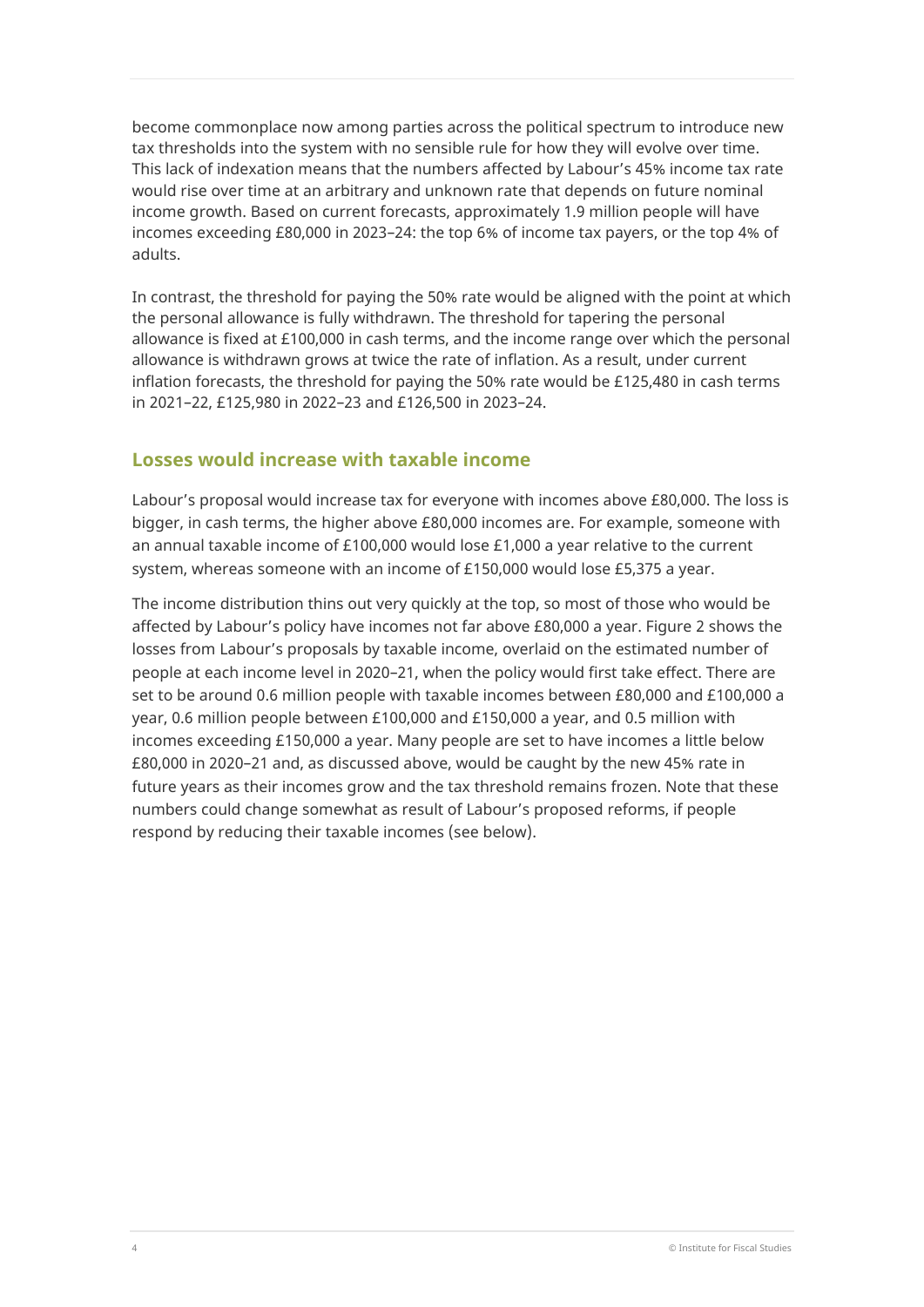

**Figure 2. Loss from Labour's proposal in 2020–21, by taxable income**

Note: Excludes Scotland. Approximately 0.3 million individuals have incomes above £200,000 a year. See Appendix for details.

Source: Authors' calculations using HMRC Income tax statistics and distributions.

#### **Those affected already pay half of all income tax**

The top 5% of income tax payers already contribute a large share of income tax revenue. HMRC estimates that 50% of all income tax payments in 2019–20 will come from the top 5% (Figure 3).

This share has risen from 43% in 2007–08, just before the financial crisis, largely due to a rise in tax take from the top 1%. The rise in concentration in recent years has not been driven by rising income inequality at the top. As Figure 3 shows, the top 1%'s share of all taxpayers' income is the same in 2019–20 as it was in 2007–08, and the next 4%'s share actually fell slightly over that period.[4](#page-5-0)

Rather, it reflects a number of income tax rises for the very highest-income individuals since 2010. These include the introduction of the additional (currently 45%) rate of income tax, the withdrawal of the personal allowance, substantial cuts in income tax relief for private pension contributions and a real-terms reduction in the higher-rate threshold.

Labour's proposal would further skew the distribution of income tax payments towards the very top. However, it is worth noting that the two next biggest taxes, National Insurance contributions and VAT, are much less targeted at those with high incomes

<span id="page-5-0"></span><sup>4</sup> The comparison over time is not exact, because increases in the personal allowance since 2007–08 have taken many people out of income tax. But since that reduces both the share of income received by taxpayers and the size of the top 5% group, it is not clear that it biases the comparison one way or the other.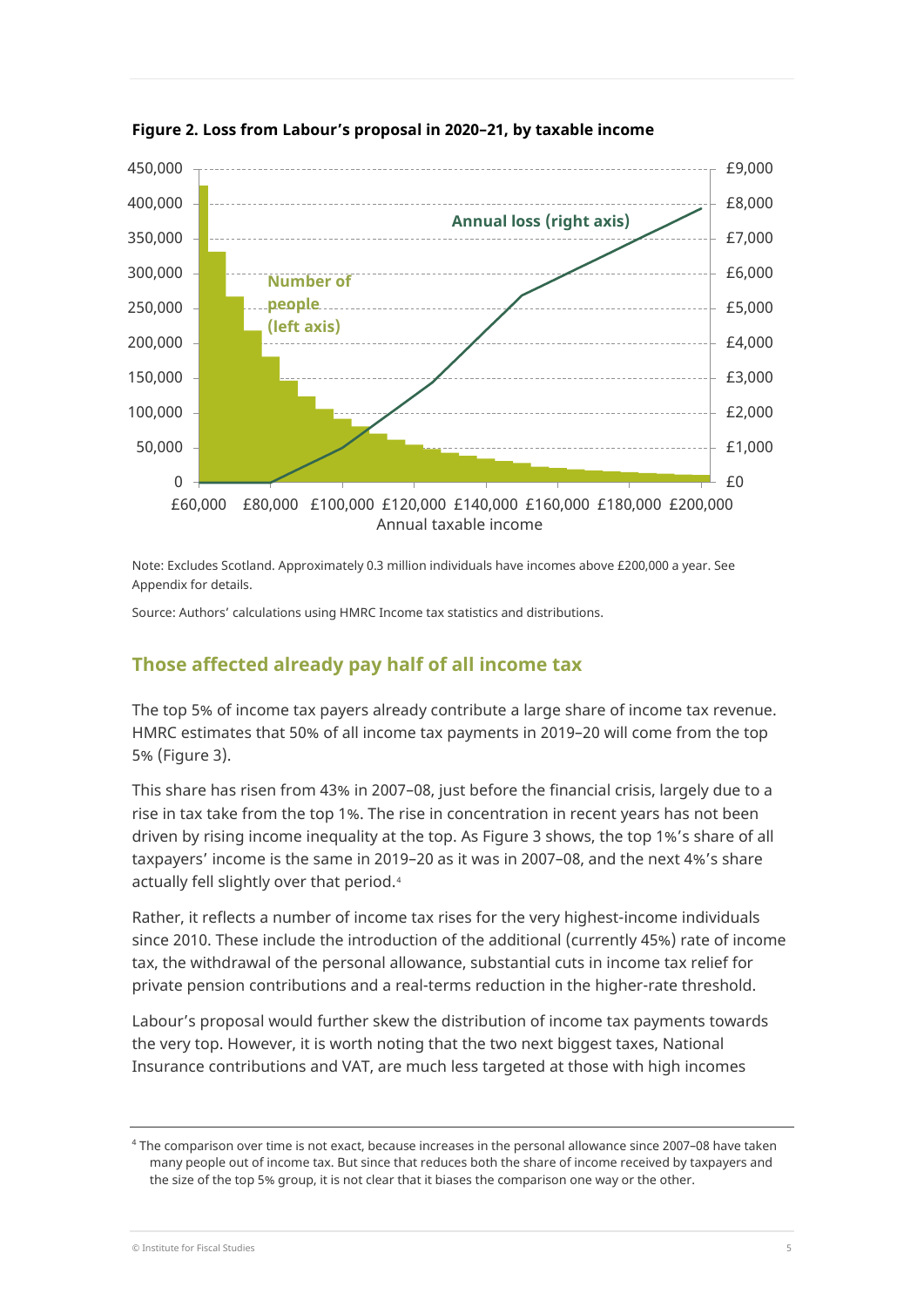(though some smaller taxes, such as inheritance tax and capital gains tax, are more topheavy than income tax).





Note: Both bars show shares of the population of income tax payers. Incomes defined as pre-tax income before private pension contributions. Percentiles based on income before tax.

Source: Table 2.4 of HMRC Income tax statistics and distributions.

#### **Revenue yield depends on size of behavioural response**

When it proposed this income tax rise during the 2017 election, Labour expected it to raise around £4.[5](#page-6-0) billion a year in 2018-19 prices, or £4.7 billion in 2020-21 prices.<sup>5</sup> This time round, Labour has said that the reform would pay for its NHS 'rescue package'.<sup>[6](#page-6-1)</sup> Based on IFS analysis of Labour's NHS spending plans, this would require at least an additional £3.6 billion a year on average between 2020-21 and 2023-24, in 2020-21 prices.<sup>[7](#page-6-2)</sup>

<span id="page-6-0"></span><sup>5</sup> S. Adam, A. Hood, R. Joyce and T. Waters, *Labour's proposed income tax rises for high-income individuals*, 2017. [\(https://www.ifs.org.uk/publications/9229\)](https://www.ifs.org.uk/publications/9229)

<span id="page-6-1"></span><sup>6</sup> The Guardian, *Labour's NHS 'rescue package' to be paid for by higher taxpayers, says McDonnell*, 2019 [\(https://www.theguardian.com/politics/2019/nov/13/labour-nhs-rescue-package-to-be-paid-for-by-higher](https://www.theguardian.com/politics/2019/nov/13/labour-nhs-rescue-package-to-be-paid-for-by-higher-taxpayers-says-mcdonnell)[taxpayers-says-mcdonnell\)](https://www.theguardian.com/politics/2019/nov/13/labour-nhs-rescue-package-to-be-paid-for-by-higher-taxpayers-says-mcdonnell)

<span id="page-6-2"></span><sup>7</sup> This corresponds to Table 2 in G. Stoye and B. Zaranko, *Labour's NHS spending plans*, 2019 [\(https://www.ifs.org.uk/election/2019/article/labour-s-nhs-spending-plans\)](https://www.ifs.org.uk/election/2019/article/labour-s-nhs-spending-plans) in 2020–21 prices, less additional capital spending which can be covered by borrowing under Labour's proposed fiscal rules.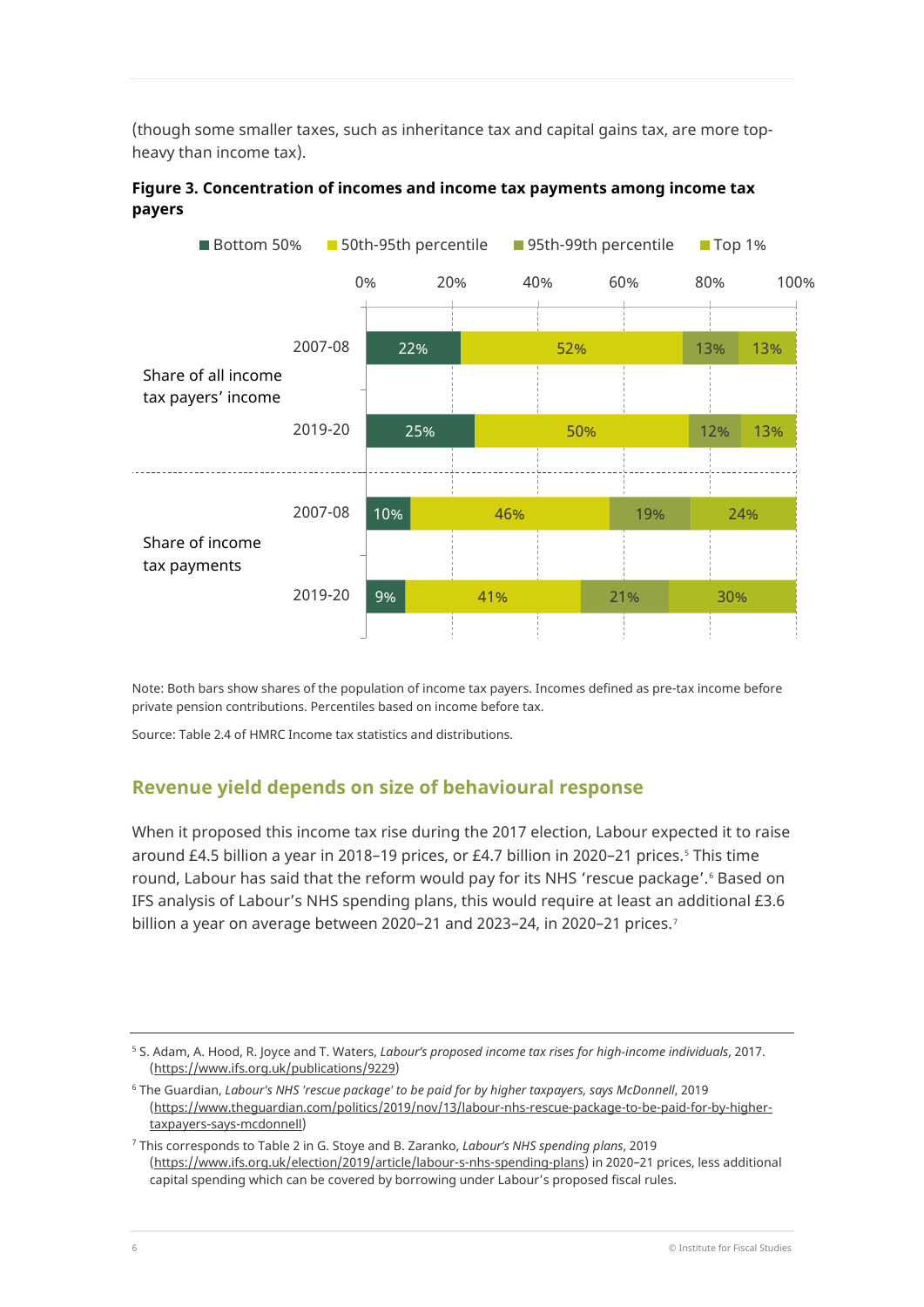Whether the tax rises would raise that amount, or more or less than that, depends crucially on how people respond to the increases in income tax – an area of considerable uncertainty.

If there were no change in people's taxable incomes as result of this reform, it would raise around £9.2 billion in 2020–21. However, evidence suggests that the taxable incomes of individuals at the very top of the income distribution are relatively responsive to income tax changes.<sup>[8](#page-7-0)</sup> The evidence tells us less about the mechanisms by which these people adjust their taxable incomes in response to higher taxes. Possibilities include working less (for example, retiring earlier), increasing the extent to which they legally avoid taxes (for example, shifting income into forms that are taxed at lower rates such as capital gains), or increasing the extent of illegal tax evasion (for example, failing to declare overseas income). People might also emigrate or choose not to move to the UK in the first place.

The size of such behavioural responses is highly uncertain. Figure 4 shows revenue estimates for Labour's proposals in 2020–21 in three illustrative scenarios based on the existing evidence – low, medium and high responsiveness (see Appendix for details). It is important to note that these scenarios are based on estimated responses to previous changes in income tax. To the extent that Labour also introduces other policies that affect how people can respond to income tax changes (e.g. anti-avoidance measures), the proposals may raise a different amount of revenue (see below).

In our medium responsiveness scenario, Labour's current proposal would raise an estimated £2.5 billion. In other words, in this scenario, of the £9.2 billion 'mechanical' increase in tax revenue that would accrue if nobody changed their behaviour in any way, about £6.7 billion would be lost due to people reducing their taxable incomes in response to the tax rise.

However, the bounds of plausibility are very wide indeed. It is entirely possible that the policy would raise up to £5.9 billion a year, but on the other hand, it is also possible that it would raise nothing at all. It could even reduce income tax revenues, if the fall in pre-tax incomes more than offsets the higher tax paid on those incomes. Those on the very highest incomes have a disproportionate amount of taxable income and pay relatively high taxes already. This means that if they reduced their taxable income in response to tax rises, the government would not only fail to collect the additional tax it intended, it would also lose the tax that it already collects on that income.

<span id="page-7-0"></span><sup>8</sup> J. Browne and D. Phillips, *Estimating the responsiveness of top incomes to tax: a summary of three new papers,* 2017. [\(https://www.ifs.org.uk/publications/9675\)](https://www.ifs.org.uk/publications/9675)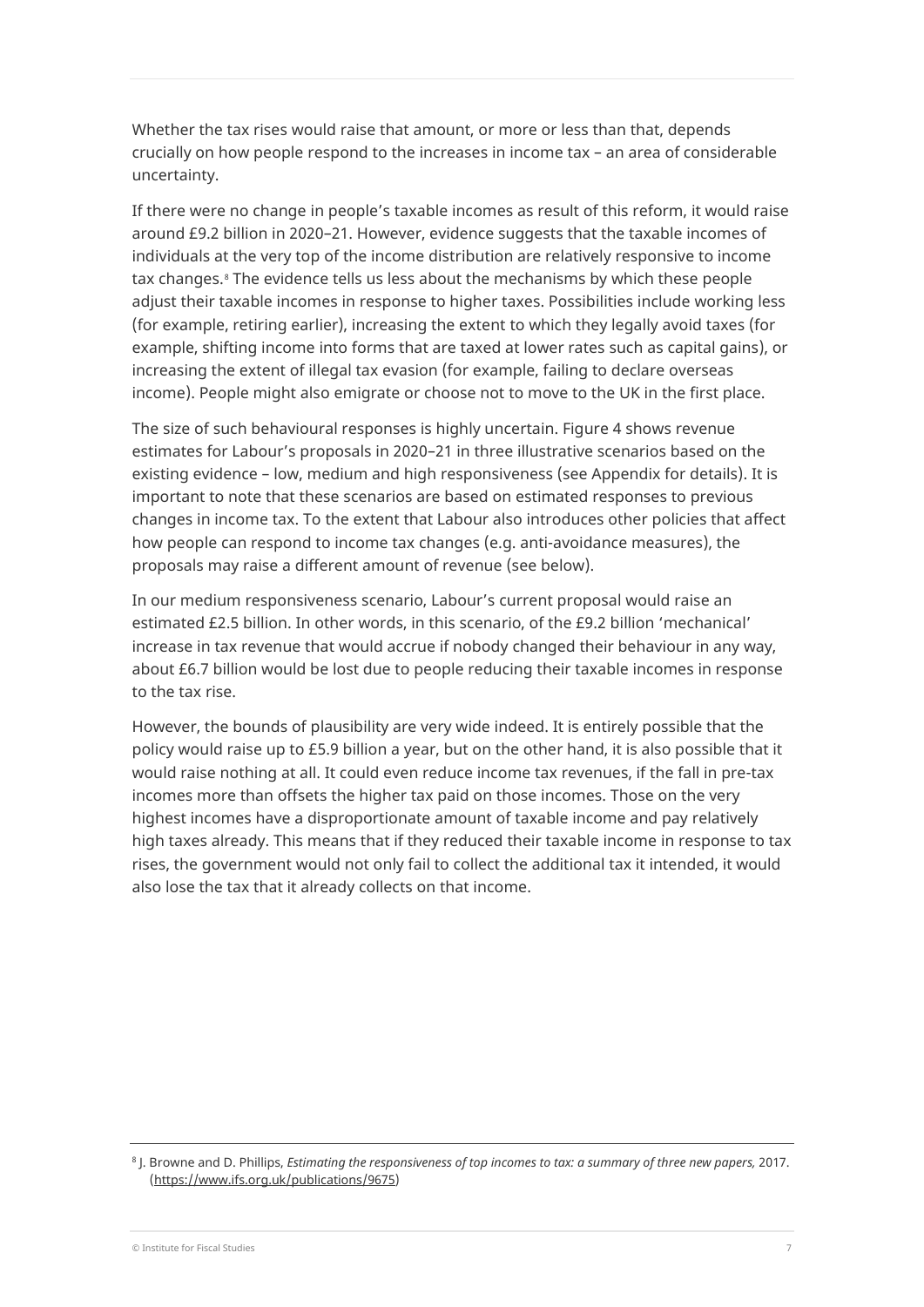



Note: Figures in 2020–21 prices. See Appendix for details.

Source: Authors' calculations using HMRC Income tax statistics and distributions.

Because the £80,000 threshold will be frozen in cash terms, Labour's proposal is likely to raise more revenue in future years, as more people see more of their incomes lie above the threshold. In our medium responsiveness scenario, the policy would raise £3.1 billion in 2023–24 (in 2020–21 prices), up from £2.5 billion in 2020–21. Revenue estimates for 2020–21 and 2023–24 based on the three scenarios are given in Table 1 below.

| Table 1. Estimates of revenues from Labour's proposal under different assumptions |  |
|-----------------------------------------------------------------------------------|--|
| of responsiveness, 2020–21 and 2023–24, £ billions (2020–21 prices)               |  |

| <b>Scenario</b>       | $2020 - 21$ | $2023 - 24$ | <b>Average 2020-21</b><br>to 2023-24 |
|-----------------------|-------------|-------------|--------------------------------------|
| No response           | 9.2         | 10.5        | 9.8                                  |
| Low responsiveness    | 5.9         | 6.9         | 6.4                                  |
| Medium responsiveness | 2.5         | 3.1         | 2.8                                  |
| High responsiveness   | $-0.9$      | $-0.7$      | $-0.8$                               |

Note: Average revenues assume revenues grow linearly between 2020–21 and 2023–24. See Appendix for details. Source: Authors' calculations using HMRC Income tax statistics and distributions.

In the 2017 election, Labour estimated that the proposed income tax increases would raise around £4.5 billion a year in 2018–19 prices. This acknowledged that there would be substantial behavioural responses to the tax rise, but assumed a degree of responsiveness that, while possible, was towards the lower end of the range of plausible estimates (based on the existing literature). Our central estimate in 2017 put the revenue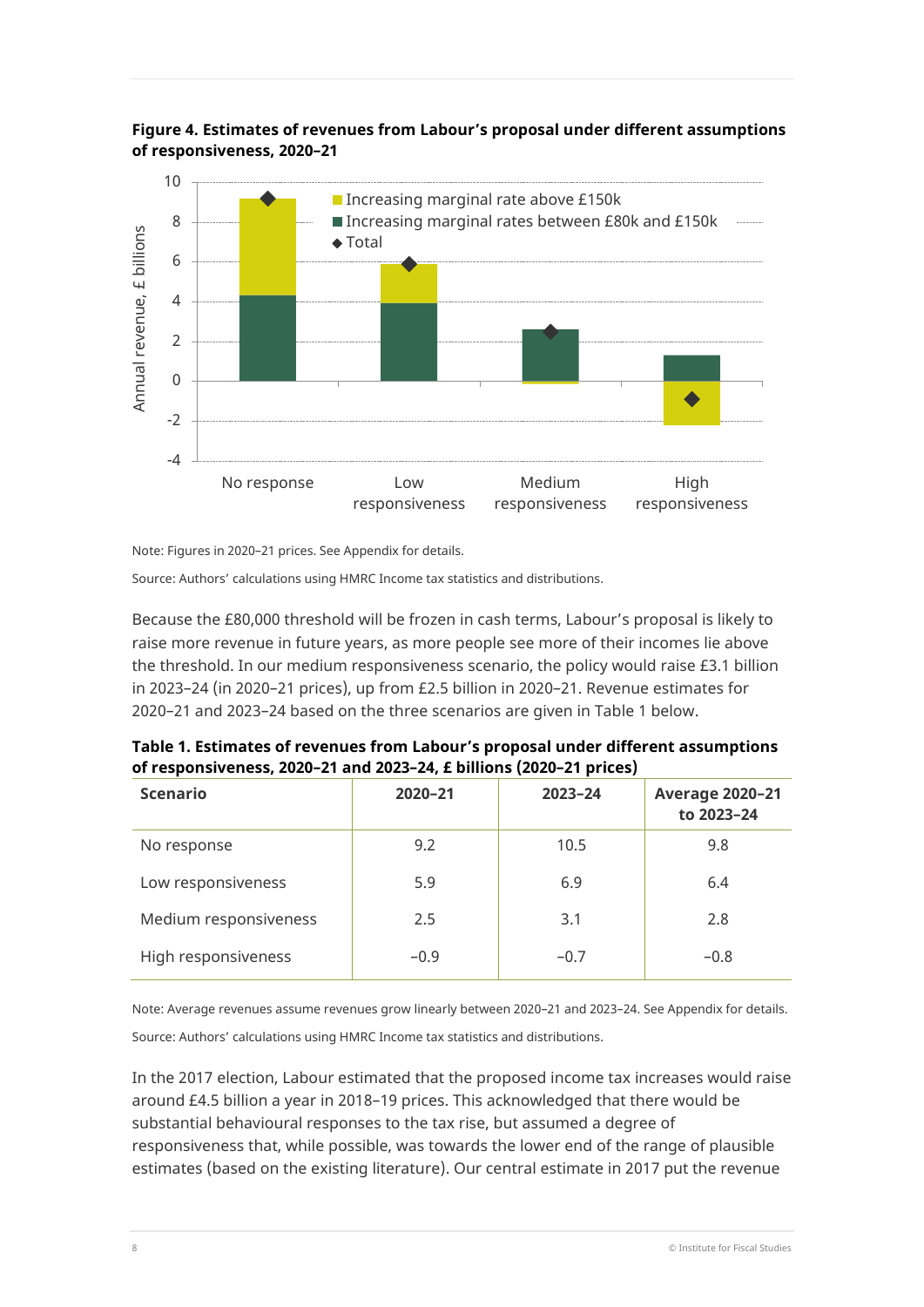gain at £2.5 billion a year in 2018–1[9](#page-9-0) prices.<sup>9</sup> Labour's estimate of £4.5 billion roughly corresponded to our 'low responsiveness' scenario that year.

Labour has not yet said how much it expects the proposals to raise this time round, other than to say that the revenue would be enough to fund its NHS spending package. Our medium responsiveness scenario suggests that the proposals would raise £2.8 billion a year on average between 2020–21 and 2023–24, a little less than the £3.6 billion required to cover the additional spending on the NHS (in 2020–21 prices). But there is a great deal of uncertainty: the proposals could plausibly raise up to £6.4 billion a year, or reduce income tax revenues, depending on how much people reduce their pre-tax incomes in response to the tax increase.

It is important to note that the extent to which people respond to income tax changes is not immutable, but rather depends on the policy environment (among other factors). The less scope the tax system provides to shift income into more lightly taxed forms, the more revenue tax rises will bring in.<sup>[10](#page-9-1)</sup> In its 2017 manifesto, Labour proposed a number of measures to combat what it saw as tax avoidance and evasion.[11](#page-9-2) More recently, Shadow Chancellor John McDonnell has said that he would 'look carefully' at proposals to align capital gains tax rates with income tax rates, which would reduce the scope to shift incomes into capital gains to avoid paying higher rates of income tax.[12](#page-9-3) We do not comment here on the other pros and cons of such proposals; but the more Labour ensures that all income is taxed at the standard rates, the more revenue its income tax proposal would be likely to raise.

## **Appendix**

#### **Estimation of the distribution of taxable income**

The number of people with incomes above £80,000 in the UK is estimated using Tables 2.4 and 2.5 of HMRC's income tax statistics and distributions,<sup>[13](#page-9-4)</sup> which provide projections of points in the total income distribution among taxpayers in 2019–20.

We uprate these to 2020–21 using the OBR's March 2019 forecast for average earnings growth,[14](#page-9-5) and scale down the proportion of individuals above each threshold to adjust for private pension contributions (that is, to go from the distribution of total incomes to something nearer the distribution of taxable incomes). We then fit a Pareto distribution to interpolate between these adjusted percentiles and assume that the number of income tax payers rises in line with projected population growth. Finally, we strip out Scottish

<span id="page-9-0"></span><sup>9</sup> S. Adam, A. Hood, R. Joyce and D. Phillips, Labour's proposed income tax rises for high-income individuals, 2017. [\(https://www.ifs.org.uk/publications/9229.\)](https://www.ifs.org.uk/publications/9229)

<span id="page-9-1"></span><sup>10</sup> See for example H. Miller, T. Pope and K. Smith, *Intertemporal income shifting and the taxation of owner-managed businesses*, 2019. [\(https://www.ifs.org.uk/publications/14475.\)](https://www.ifs.org.uk/publications/14475)

<span id="page-9-2"></span><sup>11</sup> <https://labour.org.uk/wp-content/uploads/2017/10/Tax-transparency-programme.pdf>

<span id="page-9-3"></span><sup>12</sup> John McDonnell comments on IPPR's Just Tax report, 2019. [\(https://labour.org.uk/press/john-mcdonnell](https://labour.org.uk/press/john-mcdonnell-comments-ipprs-just-tax-report/)[comments-ipprs-just-tax-report/.\)](https://labour.org.uk/press/john-mcdonnell-comments-ipprs-just-tax-report/)

<span id="page-9-4"></span><sup>13</sup> <https://www.gov.uk/government/collections/income-tax-statistics-and-distributions>

<span id="page-9-5"></span><sup>14</sup> <https://obr.uk/efo/economic-fiscal-outlook-march-2019/>